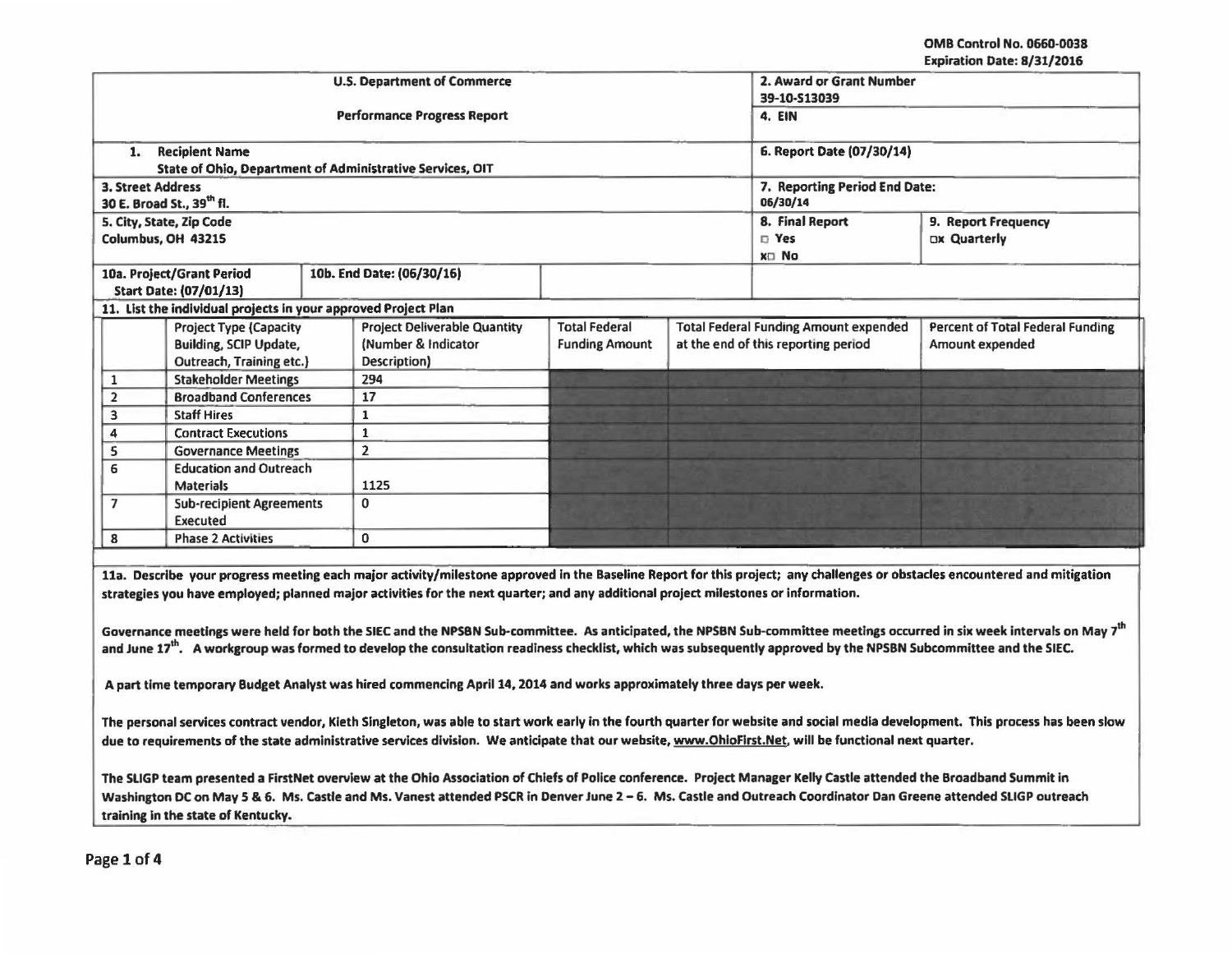Local outreach activities have been limited due to a lack of specific information relative to FirstNet. OhioFirst.Net is ready to begin local outreach upon receipt of specific information that local stakeholders are not yet aware of becomes available. An RFQ was issued June 27<sup>th</sup> for SLIGP support for Phase One activities. It is anticipated this will be awarded and commence in the next quarter.

We have ordered a OhloFirst.Net banner for trade show and meeting purposes.

11b. If the project team anticipates requesting any changes to the approved Baseline Report in the next quarter, describe those below. Note that any substantive changes to the Baseline Report must be approved by the Department of Commerce before Implementation. Not as of this date.

llc. Provide any other information that would be useful to NTIA as it assesses this project's progress.

We will have our pre-consultation conference call July 30<sup>th</sup> at 11:30 a.m. We will send in our checklist in September and request our initial consultation in the later half of November.

lld. Describe any success stories or best practices you have identified. Please be as specific as possible.

12. Personnel

12a. If the project is not fully staffed, describe how any lack of staffing may impact the project's time line and when the project will be fully staffed.

So far, the current permanent SLIGP staff have been able to complete necessary projects and tasks. This is primarily due to the fact that outreach has slowed down a great deal awaiting Information/progress from FirstNet.

12b. Staffing Table

| Job Title              | FTE <sub>%</sub> | <b>Project(s) Assigned</b>             | Change                                        |
|------------------------|------------------|----------------------------------------|-----------------------------------------------|
| <b>SWIC</b>            | 0.33             | Spends 30% of FTE on SLIGP activities  | continued                                     |
| <b>Project Manager</b> | 1.0              | Spends 100% of FTE on SLIGP activities | continued                                     |
| <b>Budget Analyst</b>  | .50              | Spends 50% of PTE on SLIGP activities  | This was                                      |
|                        |                  |                                        | approximately half of<br>the position FTE for |
|                        |                  |                                        |                                               |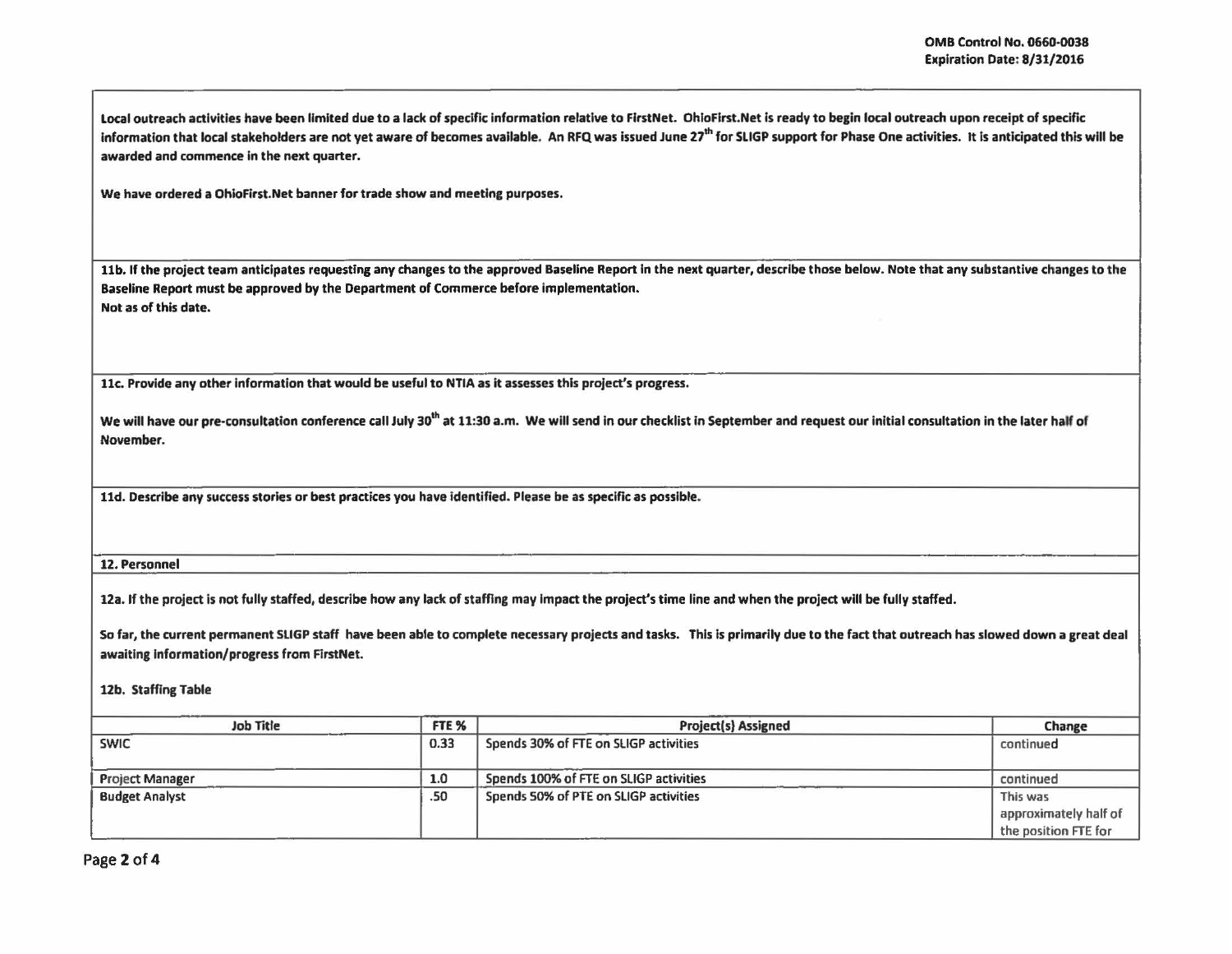## OMB Control No. 0660·0038 Expiration Date: 8/31/2016

 $\sim 10$ 

|                                                                                                                                                                 |                                                         |                          |  |                            |                                        | the quarter       |                  |                                                   |                                                 |                               |
|-----------------------------------------------------------------------------------------------------------------------------------------------------------------|---------------------------------------------------------|--------------------------|--|----------------------------|----------------------------------------|-------------------|------------------|---------------------------------------------------|-------------------------------------------------|-------------------------------|
| <b>Outreach Coordinator</b><br>1.0                                                                                                                              |                                                         |                          |  |                            | Spends 100% of FTE on SLIGP activities | continued         |                  |                                                   |                                                 |                               |
| <b>Remove Row</b><br>Add Row                                                                                                                                    |                                                         |                          |  |                            |                                        |                   |                  |                                                   |                                                 |                               |
|                                                                                                                                                                 | 13. Subcontracts (Vendors and/or Subrecipients)         |                          |  |                            |                                        |                   |                  |                                                   |                                                 |                               |
| 13a. Subcontracts Table - Include all subcontractors. The totals from this table must equal the "Subcontracts Total" in Question 14f.                           |                                                         |                          |  |                            |                                        |                   |                  |                                                   |                                                 |                               |
| Name                                                                                                                                                            | <b>Subcontract Purpose</b>                              | Type<br>(Vendor/Subrec.) |  | RFP/RFQ<br>Issued<br>(Y/N) | Contract<br>Executed<br>(Y/N)          | <b>Start Date</b> | <b>End Date</b>  | <b>Total Federal</b><br><b>Funds</b><br>Allocated | <b>Total Matching</b><br><b>Funds Allocated</b> | <b>Project and % Assigned</b> |
| Keith<br>Singleton                                                                                                                                              | <b>Website Development</b><br>/ Marketing<br>Consultant | Vendor                   |  | N                          | Y                                      | May 23,<br>2014   | June 30,<br>2015 | \$49,500.00                                       | $\mathbf 0$                                     |                               |
| <b>TBD</b>                                                                                                                                                      | Marketing and<br>Promotion                              | Vendor                   |  | N                          | N                                      |                   |                  | \$18,000                                          |                                                 |                               |
| <b>TBD</b>                                                                                                                                                      | <b>Data Collection</b>                                  | Vendor                   |  | N                          | N                                      |                   |                  | \$623,040                                         |                                                 |                               |
| <b>TBD</b>                                                                                                                                                      | <b>SCIP Consultant</b>                                  | Vendor                   |  | N                          | N                                      |                   |                  | \$21,000                                          |                                                 |                               |
| <b>TBD</b>                                                                                                                                                      | MOU/MOA Consultant                                      | Vendor                   |  | N                          | N                                      |                   |                  | \$36,480                                          |                                                 |                               |
| <b>Kelly Castle</b>                                                                                                                                             | Project Manager                                         | Vendor                   |  | N                          | Y                                      | 9/30/13           | 6/30/16          | \$423,335                                         |                                                 |                               |
| Dan Greene                                                                                                                                                      | <b>Outreach Coordinator</b>                             | Vendor                   |  | N                          | Y                                      | 9/30/13           | 6/30/16          | \$271,848                                         |                                                 |                               |
| Karen<br>Stattmiller                                                                                                                                            | <b>Budget Analyst</b>                                   | Vendor                   |  | N                          | Y                                      | 4/12/14           | 6/30/16          | \$135,472                                         |                                                 |                               |
| <b>RFQ093</b>                                                                                                                                                   | Phase One                                               | Vendor                   |  | Υ                          | N                                      |                   |                  |                                                   |                                                 |                               |
| Add Row<br><b>Remove Row</b>                                                                                                                                    |                                                         |                          |  |                            |                                        |                   |                  |                                                   |                                                 |                               |
| 13b. Describe any challenges encountered with vendors and/or subrecipients. We have selected a vendor for website development and other media enhancements. The |                                                         |                          |  |                            |                                        |                   |                  |                                                   |                                                 |                               |